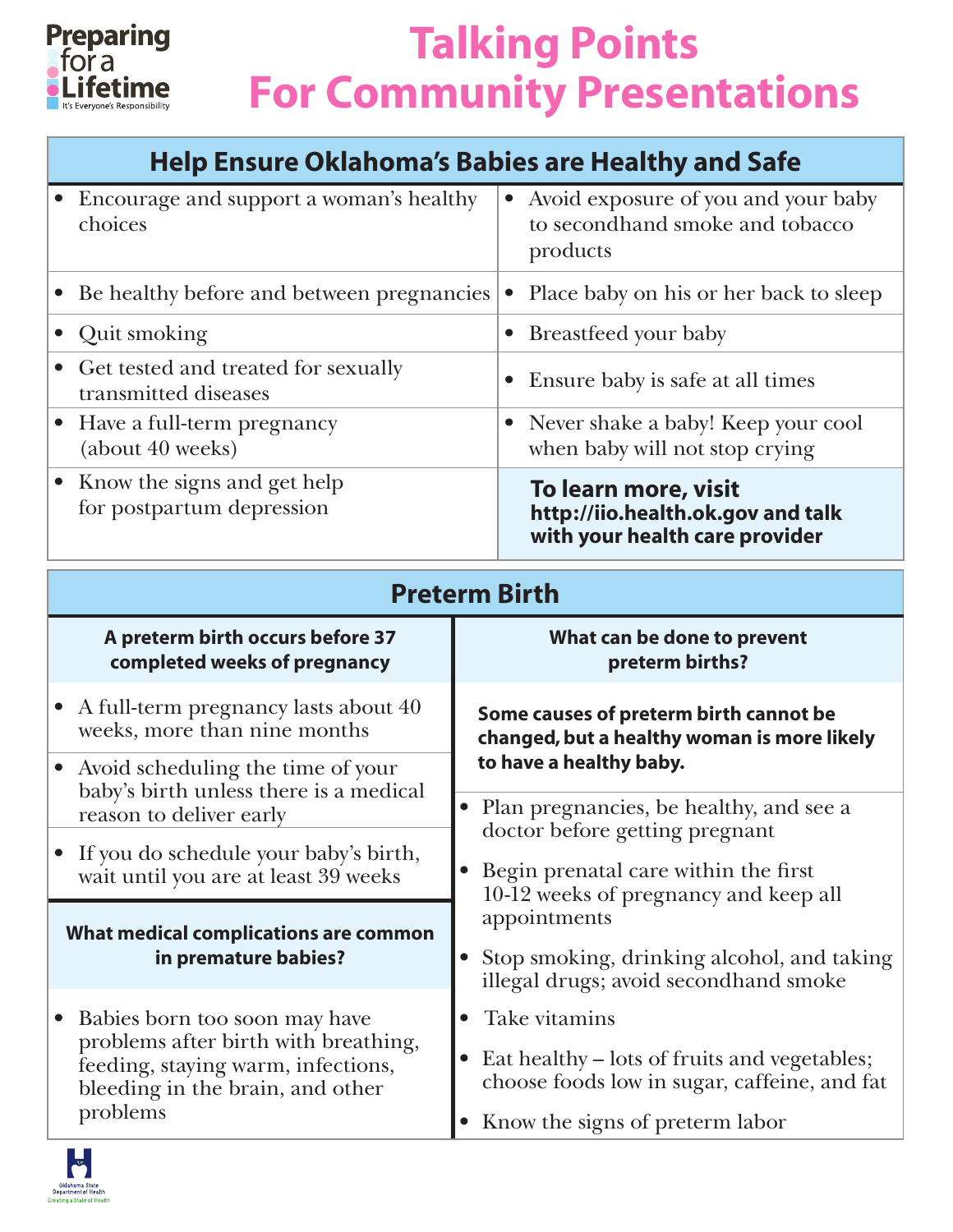

### **Pregnancy and Infections**

#### **To protect yourself and your unborn baby or newborn from infections:**

| • Wash your hands often with soap<br>and water                                    | • Ask your healthcare provider about<br>group B strep                                                          |
|-----------------------------------------------------------------------------------|----------------------------------------------------------------------------------------------------------------|
| • Avoid people who have an infection                                              | • Cook meat until it is well-done                                                                              |
| • Talk to your healthcare provider about<br>immunizations, including the flu shot | • Avoid eating fish that contains high<br>levels of mercury (shark, swordfish, king<br>mackerel, and tilefish) |
| • Get tested and treated, if needed, for<br>sexually transmitted diseases (STDs)  | • Do not touch or change dirty cat litter                                                                      |
| • Get tested and treated for bladder<br>infections and vaginal infections         |                                                                                                                |

### **Smoking and Pregnancy**

When you are pregnant, the things you do affect your unborn baby. Smoking – or even being around other people who smoke – exposes your baby to harmful chemicals that can have a lifelong impact. No matter how far along you are in your pregnancy, your baby will be healthier if you quit.

| When you are pregnant and smoke:                                                 | <b>Call the Helpline today:</b>                                             |
|----------------------------------------------------------------------------------|-----------------------------------------------------------------------------|
| • Your baby receives less oxygen, which<br>will slow your baby's growth          | • Receive free one-on-one quit coaching<br>with a highly trained quit coach |
| • Your baby's lungs may develop slower                                           | • Receive special help if you are pregnant,                                 |
| • Your baby could develop asthma,<br>allergies, and other lung problems          | or calling within 60 days after the birth<br>of your baby                   |
| • Your baby could suffer from attention<br>deficit hyperactivity disorder (ADHD) |                                                                             |
|                                                                                  |                                                                             |

**The Oklahoma Tobacco Helpline is here to help you quit.**



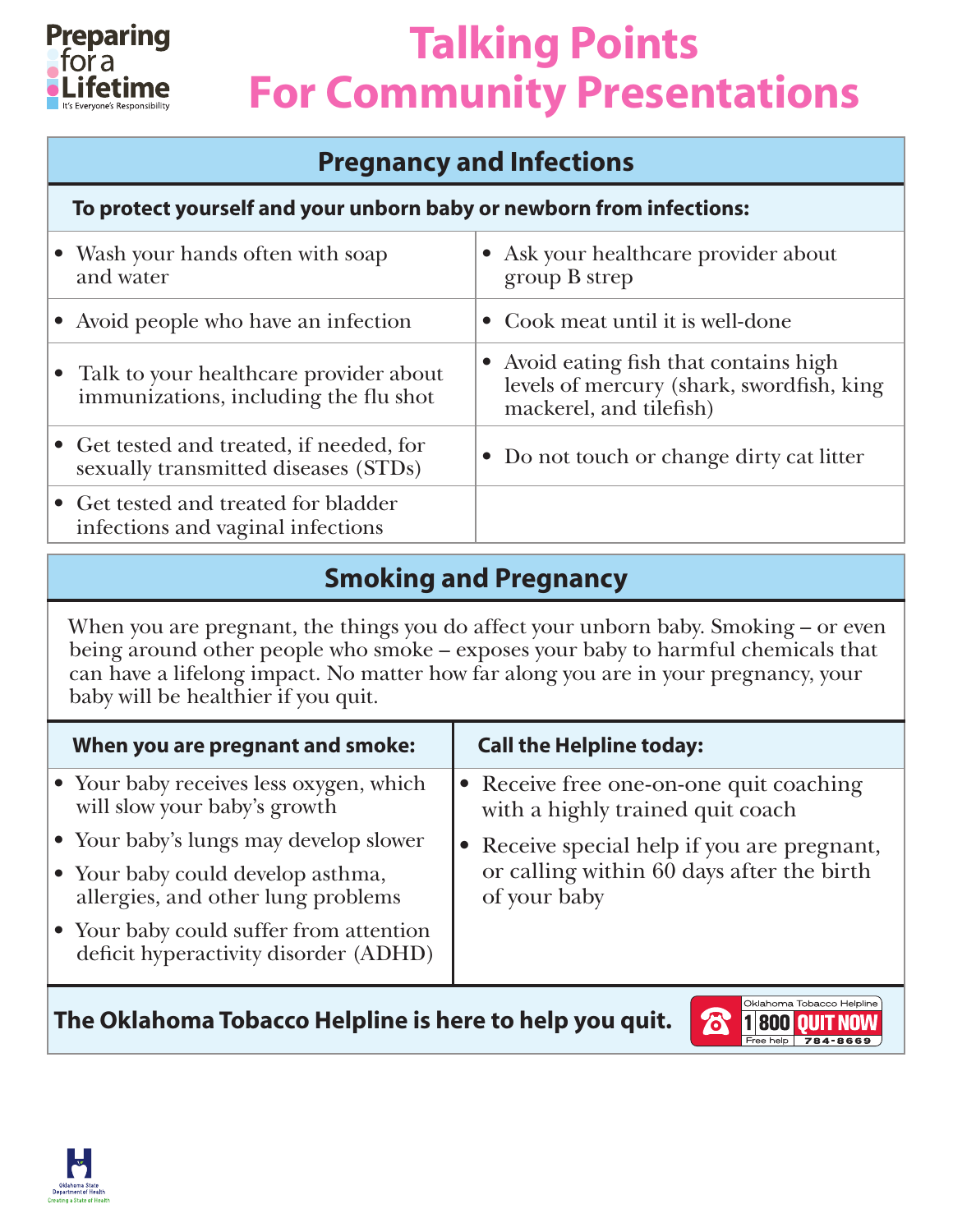

#### **Recognizing Postpartum Depression**

Postpartum depression (PPD) is a type of major depression that affects about one in 10 new mothers within the first year after childbirth.

| <b>Emotional Symptoms</b>                                 | <b>Behavioral Symptoms</b>                                          | <b>Physical Symptoms</b>                                                            |
|-----------------------------------------------------------|---------------------------------------------------------------------|-------------------------------------------------------------------------------------|
| • Increased crying and<br>irritability                    | • Lack of interest in the<br>baby or overly concerned<br>for it     | • Exhaustion                                                                        |
| • Feeling overwhelmed,<br>unable to cope, or<br>hopeless  | • Poor self-care<br>• Loss of interest or<br>pleasure in activities | • Trouble with eating or<br>sleeping not related to<br>care of the baby             |
| • Fear of harming the<br>baby, her partner,<br>or herself | • Decreased energy or<br>motivation                                 | • Headaches, chest pains,<br>trouble breathing,<br>irregular and rapid<br>heartbeat |

**Mothers having these symptoms for longer than 2 weeks need to be seen by a physician or mental health professional**

### **Nursing Your Newborn**

#### Strong & Healthy Begins with Breastfeeding

| <b>Benefits for Your Baby</b>                                                                     | <b>Benefits to You</b>                                                           |
|---------------------------------------------------------------------------------------------------|----------------------------------------------------------------------------------|
| • Provides the best nutrition<br>for your baby                                                    | • Always readily available to feed your baby                                     |
| • Promotes brain development                                                                      | • Helps you lose your pregnancy<br>weight faster                                 |
| • Lowers risks of obesity and diabetes                                                            | • Lowers your risk of breast and<br>ovarian cancer                               |
| <b>Help is Available</b>                                                                          |                                                                                  |
| • Call the 24-hour toll-free<br><b>Oklahoma Breastfeeding Hotline</b><br>at 1-877-271-MILK (6455) | • Call your local Women, Infants $\&$<br>Children (WIC) Clinic or 1-888-655-2942 |

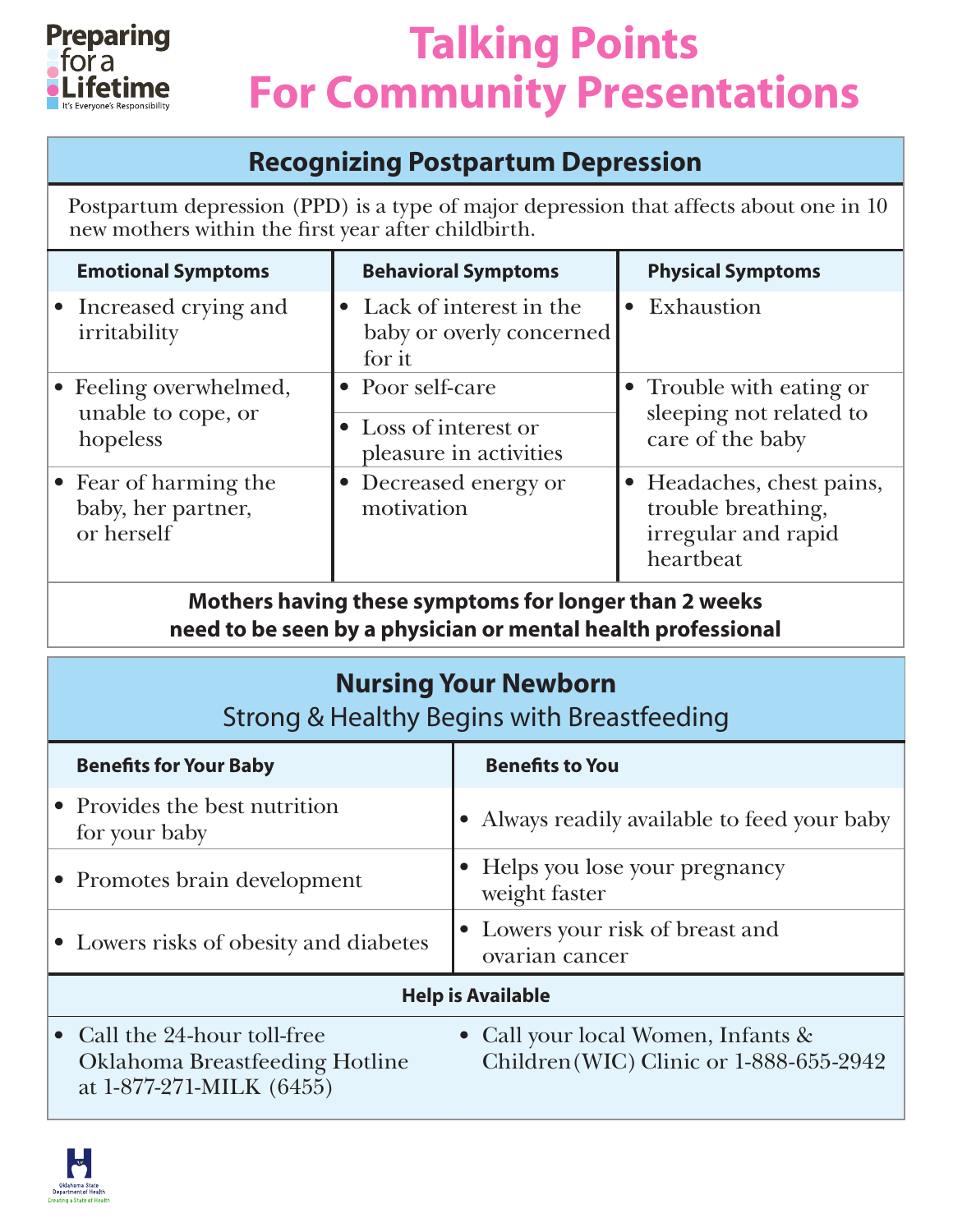

### **Safe Sleep**

**The American Academy of Pediatrics guidelines for reducing the risk of Sudden Infant Death Syndrome (SIDS) recommend using a separate but close sleeping place for babies. To keep your baby from being smothered, make sure baby does not sleep in an adult bed, futon, sofa, chair, or recliner**

| How should baby be placed for sleep?                                                        | Do not use these items in the sleep area:                                         |
|---------------------------------------------------------------------------------------------|-----------------------------------------------------------------------------------|
| • Always place your baby to sleep alone on<br>his or her back in a safe crib                | • Blankets<br>• Bumper pads<br>Quilts<br>Pillows                                  |
| • Placing baby on the side or stomach                                                       | Comforters<br>• Stuffed animals                                                   |
| increases the chances of SIDS                                                               | • Sheepskins<br><b>Duvets</b><br>These items can be dangerous and can             |
| • Keep baby's bed right next to your bed so<br>it is easy to put baby in the crib, portable | result in suffocation or strangulation                                            |
| crib, or bassinet after feeding                                                             | Provide tummy time for play and exercise<br>while baby is awake and being watched |

| <b>Prevent Injuries</b>                                                                                 |                                                                                         |  |
|---------------------------------------------------------------------------------------------------------|-----------------------------------------------------------------------------------------|--|
| <b>Play Time</b>                                                                                        | <b>Crying</b>                                                                           |  |
| • Use age-specific toys                                                                                 | • NEVER shake a baby                                                                    |  |
| • Make time for "tummy time"                                                                            | Know that all babies cry<br>$\bullet$                                                   |  |
| • Supervise at all times<br><b>Bath Time</b>                                                            | Place baby in his or her own sleep space<br>$\bullet$<br>and walk away if you get upset |  |
| • NEVER leave baby in the water alone<br>• Watch baby at all times<br>• Test water temperature on wrist | Identify a person you can talk to<br>if you become upset                                |  |
| <b>Additional Tips</b>                                                                                  |                                                                                         |  |
| • Keep the Oklahoma Poison Control<br>Center number handy (1-800-222-1222)                              | Place chemicals, medicines and other<br>poisons out of baby's reach                     |  |
| • Learn infant CPR                                                                                      | • Store firearms unloaded with a gun lock                                               |  |
| • Maintain a working smoke alarm<br><b>TELEVISION</b>                                                   |                                                                                         |  |